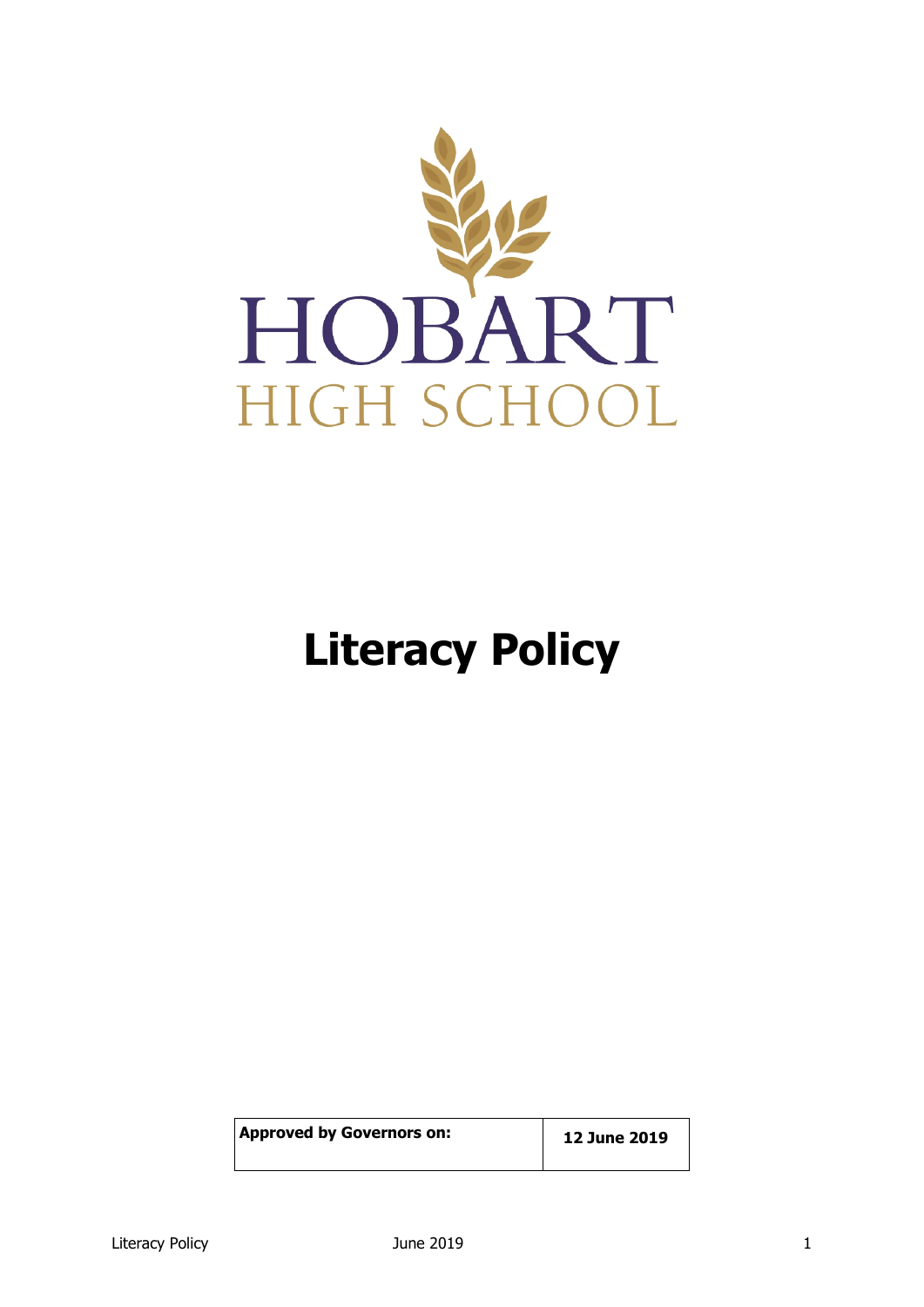# **Literacy Policy**

### **Aim**

Literacy is central to the curriculum at Hobart. Students need to demonstrate a range of communication skills, including confident formal speaking and accurate written English by the time they leave us. To support this aim, we use the following categories to guide teachers and support staff in delivering effective literacy provision:

### **Reading**

- All reading is valuable. We want our pupils to enjoy their reading. We encourage students to read interesting, challenging stories and articles online (including blogs and social media) and in print (including newspapers, magazines, novels, leaflets and diaries.)
- In English, all students study texts from the  $19<sup>th</sup>$ , 20<sup>th</sup> and 21<sup>st</sup> centuries.
- We encourage all students to read widely and often. Students are expected to develop an understanding and appreciation of a wide range of fiction and non-fiction. We therefore encourage all students to make regular use of our well-stocked library. All subject areas encourage wider reading on topics, using library resources.
- The school librarian frequently updates displays and recommendations, including the latest publications. The library also provides regular reading challenges and competitions designed to motivate students to read widely and often.
- The English Department and school librarian offer author visits, theatre trips, book clubs and other reading activities linked to national initiatives such as World Book Day.
- The SEN and English departments work with student leaders to deliver the KS3 Reading Challenge to support weaker readers in the Summer term.
- All staff teaching staff openly discuss reading with students. School displays aim to support this policy.
- Students are expected to have a reading book with them at all times. Forms are expected to have silent reading mornings at least once per week.
- The English Department provides KS3 forms with book boxes to support independent reading. Pupils are expected to update their reading journals in the Literacy Booklet weekly.
- The Student Literacy Booklet includes recommended reading lists for each year group, compiled by the librarian and teaching staff.

### **Writing & SPaG**

- Students are encouraged to write in full sentences across all subjects wherever possible.
- Student work is marked for spelling, punctuation and grammar (SPaG) across all subjects, using the marking codes found in the Literacy Booklet. Opportunities for students to correct their SPaG are provided in DNA marking (the school's marking policy).
- Creative Writing: Across all subjects, students are expected to PLAN their responses using strategies such as bullets or spider diagrams.
- In English, students learn the following approaches for writing, which are reinforced across all subject areas: stories, detailed descriptions, diary entries, letters, website articles and blogs.
- In English, students are taught the following purposes for writing, which are reinforced across all subject areas: argue, persuade, inform, explain, describe.

#### **Analysis of texts**

- When analysing texts, students are expected to use PALL to reflect upon the purpose, audience, language and layout.
- Students use PETER (Point, Evidence, Technique, Effect on reader, Relate to context) or SPITE (Statement, Proof, Inference, Technique, Effect) paragraphs to analyse texts effectively